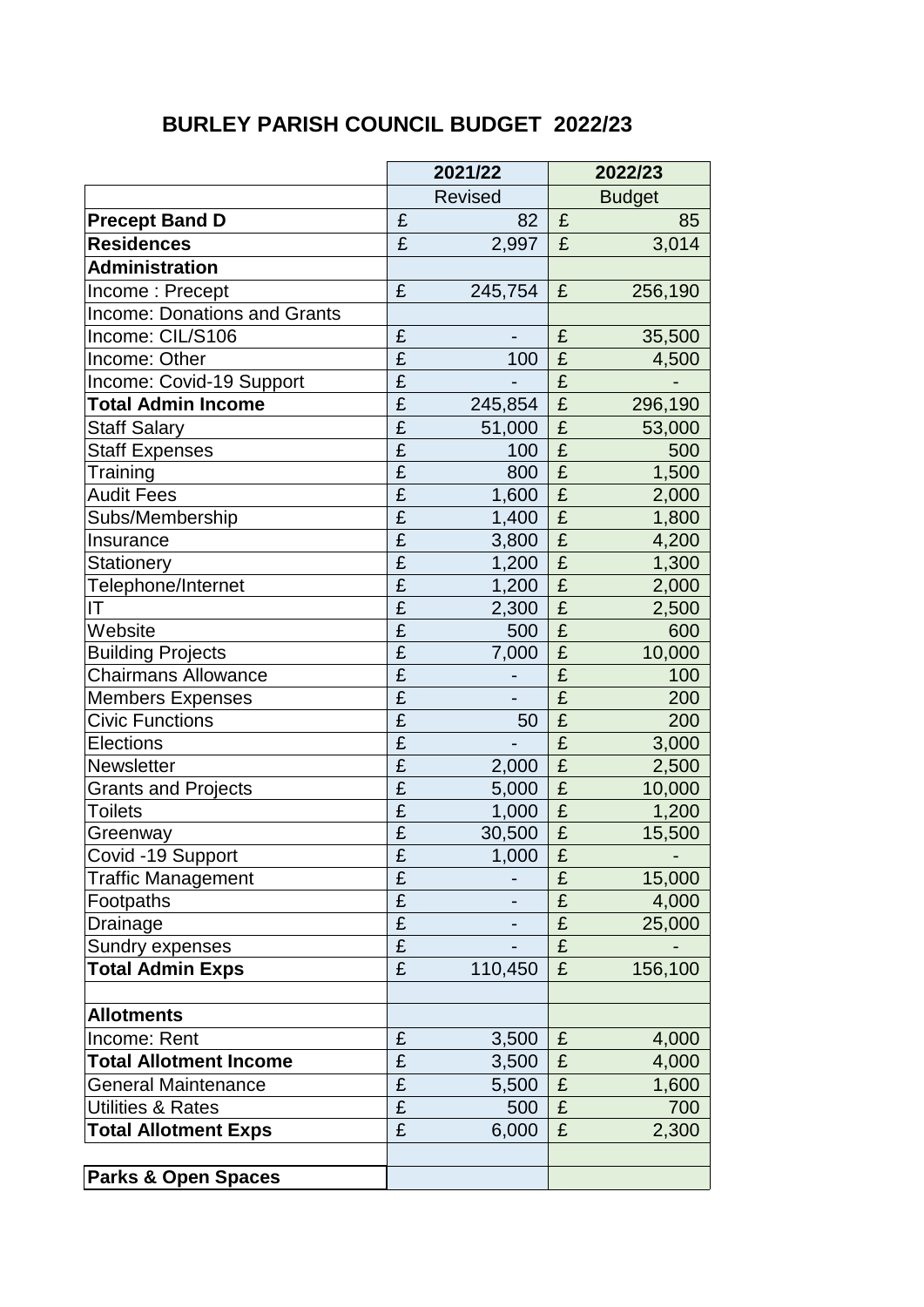| Income: Verges                  | £                       | 5,000  | £                       | 5,000  |
|---------------------------------|-------------------------|--------|-------------------------|--------|
| Income: Rent                    | £                       | 1,500  | £                       | 2,000  |
| Income: BWCT playgrd            | $\overline{\mathbf{f}}$ |        | £                       |        |
| <b>Total Parks Income</b>       | $\overline{\mathrm{f}}$ | 6,500  | £                       | 7,000  |
| <b>Burley Bowlers</b>           | £                       | 3,500  | £                       | 3,500  |
| <b>Burley House Field</b>       | $\overline{\mathbf{f}}$ | 1,200  | £                       | 2,000  |
| <b>Grange Park</b>              | $\overline{\mathbf{f}}$ | 7,000  | £                       | 9,000  |
| Verges                          | $\overline{\mathbf{f}}$ | 7,500  | £                       | 8,000  |
| <b>Litter Bins</b>              | $\overline{\mathbf{f}}$ | 3,000  | $\overline{\mathrm{f}}$ | 3,500  |
| <b>Recreation Ground</b>        | $\overline{\mathbf{f}}$ | 8,500  | £                       | 8,500  |
| Victoria Park                   | $\overline{\mathbf{f}}$ | 700    | £                       | 1,000  |
| <b>Village Green</b>            | $\overline{\mathbf{f}}$ | 1,800  | £                       | 2,000  |
| <b>Tree Maintenance</b>         | £                       | 1,000  | £                       | 4,000  |
| <b>Water Feature</b>            | $\overline{\mathbf{f}}$ | 2,500  | £                       | 2,500  |
| Playground & Zip Wire           | $\overline{\mathbf{f}}$ | 9,500  | £                       | 3,000  |
| <b>General Maintenance</b>      | $\overline{\mathbf{f}}$ | 3,000  | £                       | 5,000  |
| <b>Utlilities and Rates</b>     | $\overline{\mathrm{E}}$ | 300    |                         |        |
| <b>Total Parks Expenses</b>     | $\overline{\mathbf{f}}$ | 49,500 | £                       | 52,000 |
|                                 |                         |        |                         |        |
| Library                         |                         |        |                         |        |
| Income: Fines and Fees          | £                       | 300    | £                       | 1,000  |
| Income: Hire                    | £                       | 1,200  | £                       | 2,500  |
| Income: Grants & Donations      | $\overline{\mathbf{f}}$ | 500    | £                       | 2,000  |
| <b>Total Library Income</b>     | £                       | 2,000  | £                       | 5,500  |
| <b>Staff Salary</b>             | $\overline{\mathbf{f}}$ | 12,000 | £                       | 12,500 |
| <b>General Maintenance</b>      | $\overline{\mathbf{f}}$ | 2,500  | £                       | 2,000  |
| Cleaning & Materials            | $\overline{\mathbf{f}}$ | 1,500  | £                       | 1,500  |
| <b>Capital Items</b>            | $\overline{\mathrm{f}}$ | 10,000 | £                       | 3,000  |
| <b>Utlities &amp; Rates</b>     | £                       |        | £                       | 13,000 |
| <b>Total Library Expenses</b>   | £                       | 26,000 | £                       | 32,000 |
|                                 |                         |        |                         |        |
| <b>Queens Hall</b>              |                         |        |                         |        |
| Income: Hire                    | £                       | 20,000 | £                       | 28,000 |
| Income: Rent Jolly Tots         | $\overline{\mathrm{f}}$ | 13,000 | £                       | 13,500 |
| Income: Events                  | £                       |        | £                       | 2,000  |
| Income: Other                   | $\overline{\mathbf{f}}$ |        |                         |        |
| <b>Total Q H Income</b>         | $\overline{\mathbf{f}}$ | 33,000 | £                       | 43,500 |
| <b>Staff Salary</b>             | $\overline{\mathbf{f}}$ | 30,000 | £                       | 47,000 |
| <b>General Maintenance</b>      | $\overline{\mathbf{f}}$ | 21,000 | £                       | 20,000 |
| <b>Cleaning &amp; Materials</b> | $\overline{\mathbf{f}}$ | 1,000  | $\overline{\mathbf{E}}$ | 1,200  |
| <b>Utilities &amp; Rates</b>    | £                       | 11,000 | $\pounds$               | 14,000 |
| <b>Total Q H Expenses</b>       | £                       | 63,000 | £                       | 82,200 |
|                                 |                         |        |                         |        |
| Roundhouse                      |                         |        |                         |        |
| Income: Hire                    | £                       | 700    | £                       | 1,000  |
| <b>Total R H Income</b>         | £                       | 700    | £                       | 1,000  |
| <b>General Maintenance</b>      | £                       | 2,000  | £                       | 2,000  |
|                                 |                         |        |                         |        |